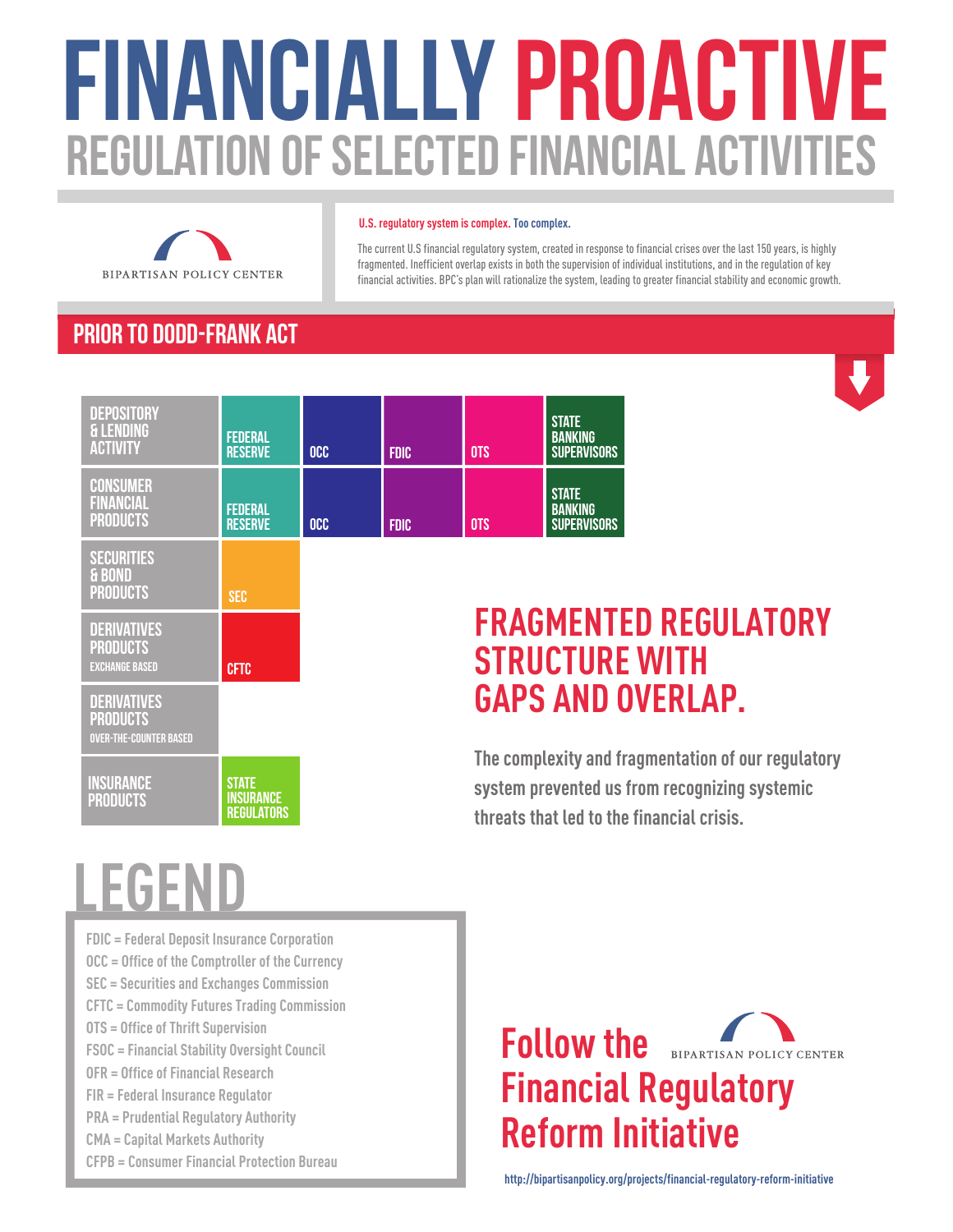# FINANCIALLY PROACTIVE REGULATION OF SELECTED FINANCIAL ACTIVI



### **U.S. regulatory system is complex. Too complex.**

The current U.S financial regulatory system, created in response to financial crises over the last 150 years, is highly fragmented. Inefficient overlap exists in both the supervision of individual institutions, and in the regulation of key financial activities. BPC's plan will rationalize the system, leading to greater financial stability and economic growth.

### AFTER Dodd-Frank Act



### **GAPS FILLED, BUT OVERLAP REMAINS.**

**The Dodd-Frank Act created system-wide oversight and filled gaps, but overlap and fragmentation still exist.**

## **LEGEND**

**FDIC = Federal Deposit Insurance Corporation OCC = Office of the Comptroller of the Currency SEC = Securities and Exchanges Commission CFTC = Commodity Futures Trading Commission OTS = Office of Thrift Supervision FSOC = Financial Stability Oversight Council OFR = Office of Financial Research FIR = Federal Insurance Regulator PRA = Prudential Regulatory Authority CMA = Capital Markets Authority CFPB = Consumer Financial Protection Bureau**



**http://bipartisanpolicy.org/projects/financial-regulatory-reform-initiative**